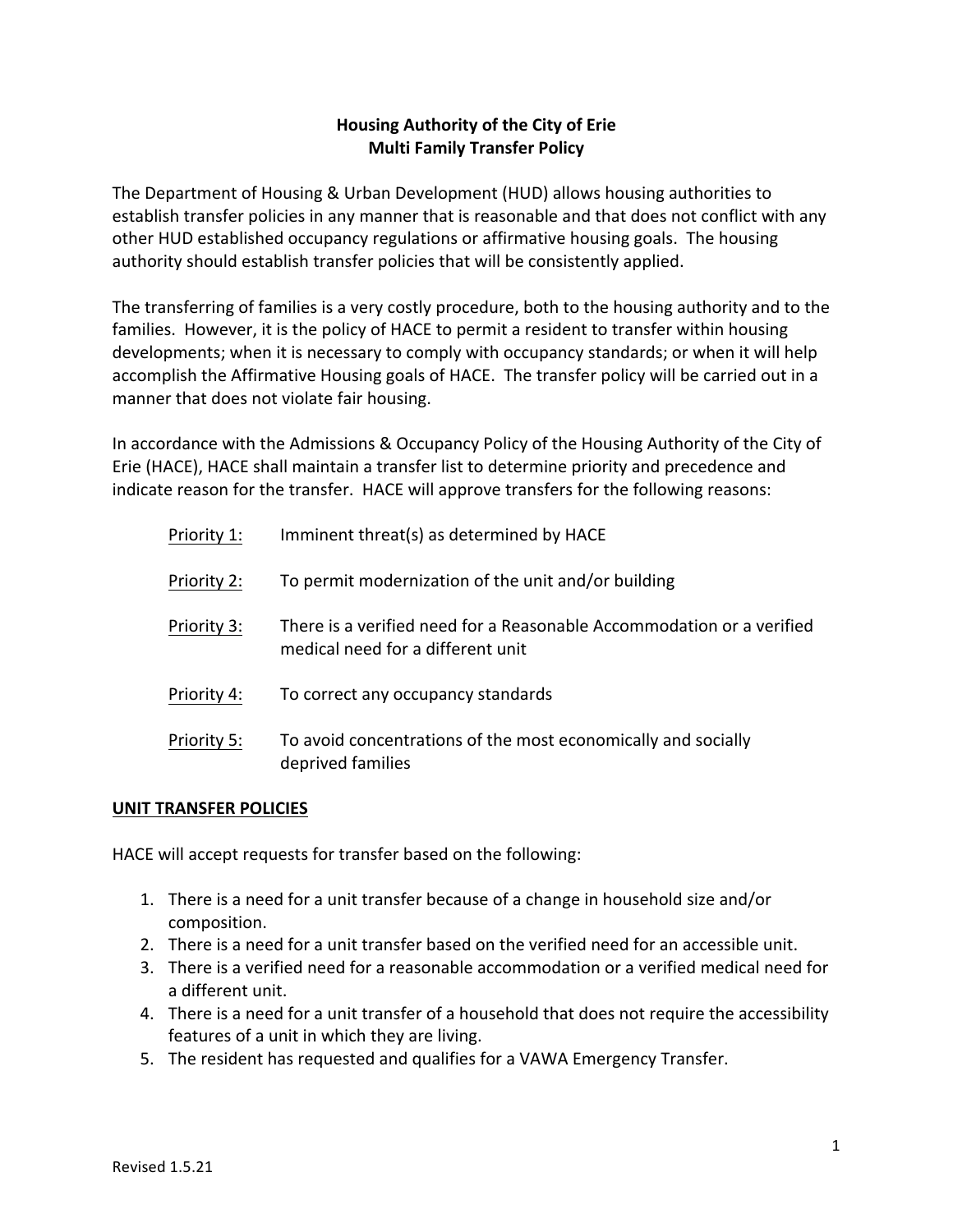Existing residents must complete a Unit Transfer Request. The Unit Transfer Request must be completed and signed by the Head-of-Household (HOH) and all adult household members. All transfer requests will be reviewed by the Deputy Director who will notify the household in writing whether they have been determined eligible for a transfer. Those who are determined ineligible will be informed that they can reapply in 12 months.

Special consideration is given when the unit transfer is requested because:

- There is a verified need for a reasonable accommodation or a verified medical need for a different unit.
- There is a need for a unit transfer of a household that does not require the accessibility features of a unit in which they are living to accommodate a disabled resident/applicant on the waiting list.
- The resident has requested and qualifies for a VAWA emergency transfer.
- There is a change in household size that makes the current unit too large or too small for the family based on HACE's occupancy standards.

Except under specific circumstances, a household's eligibility for a unit transfer will be granted only if:

- The household has not given notice to move
- The household is not pending eviction or being evicted
- The household is current for all outstanding charges
- The household has not entered in to a repayment agreement for failing to fully and accurately report income or household composition
- The household has no record of any lease violations in the last 12 months
- The household complies with lease provisions regarding decent safe and sanitary conditions of the current unit
- The household has been a resident in good standing with the housing authority for 12 months or more

Emergency transfers under the VAWA are exempt from the above requirements.

# **SECURITY DEPOSITS, PET DEPOSITS & UNIT TRANSFERS**

When a resident, transfers to a new unit with all other household members, HACE will transfer the existing security deposit and pet deposit (if applicable) to the new unit. The resident will receive a bill for fees or damages owed. This bill must be paid within 30 days unless an alternative payment plan has been made with the Manager.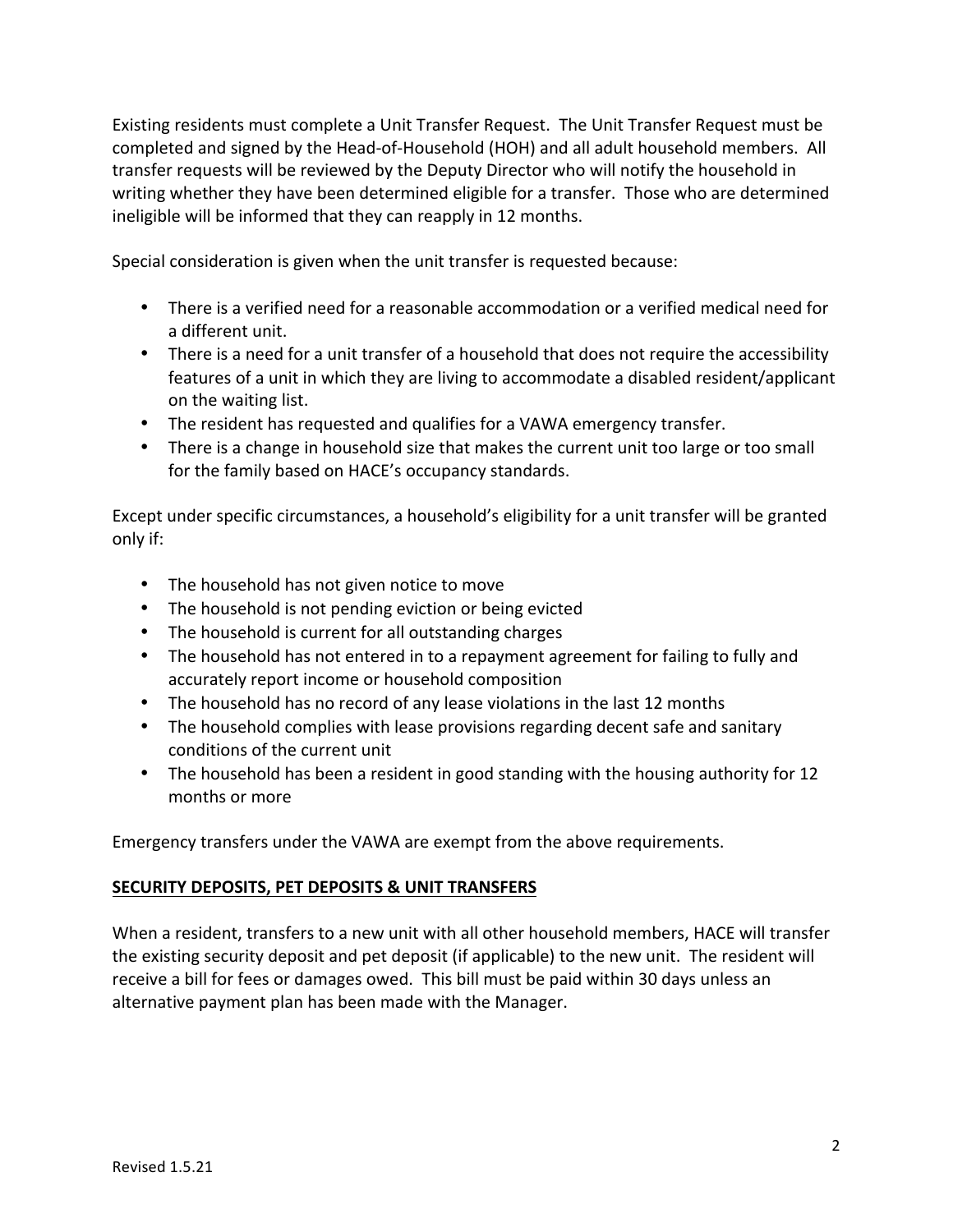### **VAWA EMERGENCY TRANSFER**

In some cases, families that qualify for a VAWA Emergency Transfer receive preference over other transfers. Please contact property management staff for additional information.

### **OFFERING AN APARTMENT**

When a unit becomes available and eligibility is determined, available units will be offered using one or more of the following methods:

- In writing
- Over the phone
- By email

If HACE is unable to contact the head-of-household (HOH) within five (5) business days, the offer will be cancelled, and the apartment will be offered to the next person on the transfer list. The household will remain on the list and offered the next available unit. Only two attempts to reach the resident will be made before they will be removed from the transfer list.

#### **OFFERING OF ACCESSIBLE UNITS**

Units that have been made accessible in accordance with the Universal Federal Accessibility Standards (UFAS) or the Americans with Disabilities Act (ADA) Guidelines will be offered to residents and applicants with disabled members first. In some cases, HACE may implement marketing efforts to ensure that disabled households occupy accessible units.

After move-in, if the members of the household who required the special features of the accessible unit no longer reside in the unit, and where the lease permits, HACE will require the remaining members of the household to move to a unit without accessibility features when such a unit of the appropriate size becomes available.

If there is no household on the waiting list that has requested an accessible unit, the unit will then be offered to the next household based on the selection order.

Before a resident or applicant can accept that accessible unit, all adult members of the household must sign an agreement that includes a requirement to move, at the household's expense, to the first available non-accessible unit that meets the household's occupancy requirements as described in this plan. The resident household will not be required to move if:

- 1. No unit that meets the household's occupancy requirements is available
- 2. There is no household on the waiting list requesting an accessible unit

In either of these cases above, the household will have a maximum of thirty (30) calendar days to complete the move. If the resident fails to move in thirty (30) calendar days, assistance will be terminated, and the household will be required to pay flat rent.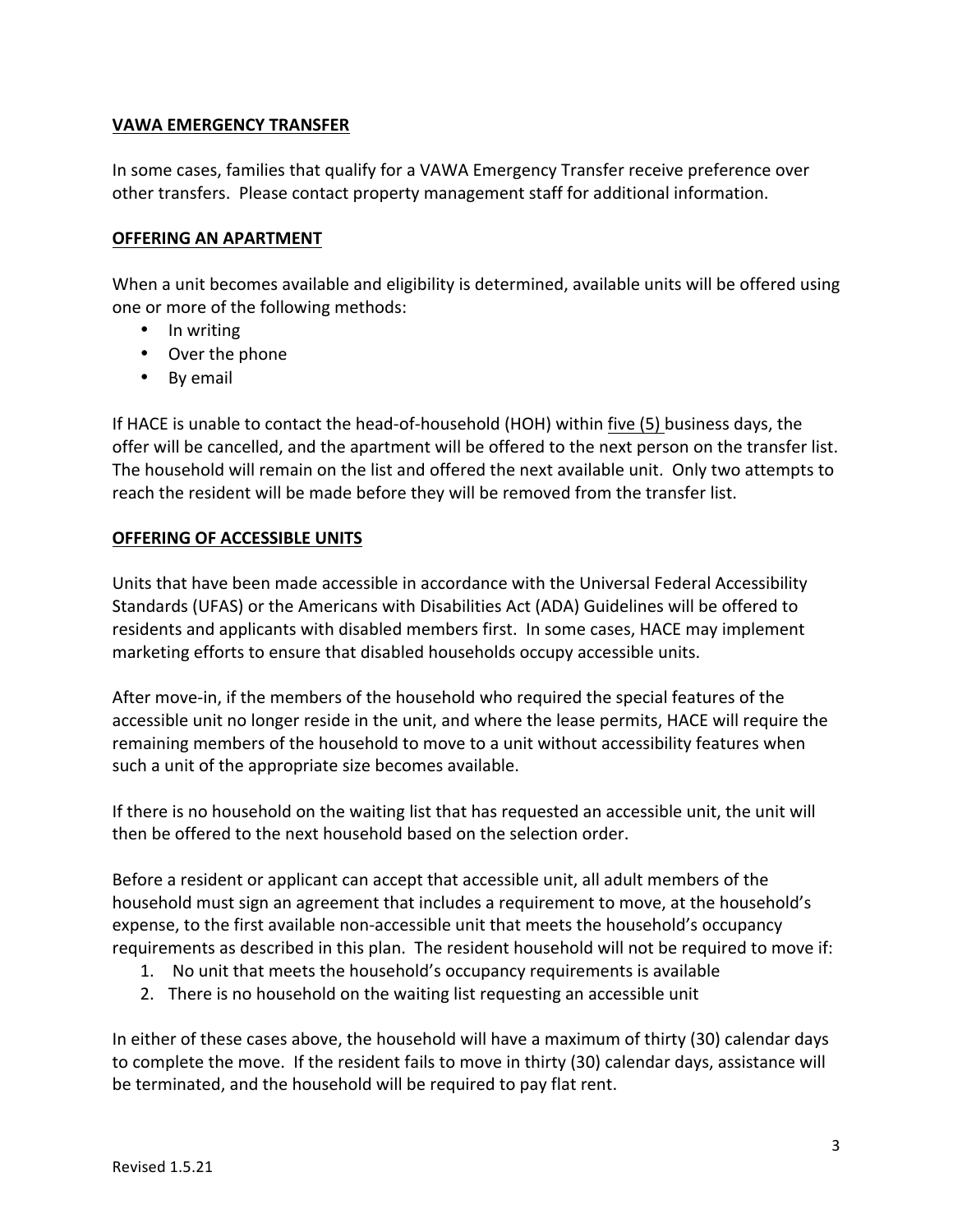### **RIGHT TO REFUSAL**

Each household will be offered the opportunity to accept an offered apartment two (2) times. If a resident does not wish to accept an offered apartment, they have the right to refuse the offer. 

Residents must notify HACE of their intent to refuse the unit offer by using one or more of the following methods:

- In writing (delivered by fax, mail or other means)
- By email
- Over the phone

### Note: If the refusal is made over the phone, contact must be made with a member of the management staff. Leaving a message is not adequate.

The first time a resident refuses a unit, the unit will be offered to the next qualified household based on the selection order described in this policy. The resident will retain the same place on the waiting list. The second time a resident refuses an offered unit, the household will be removed from the transfer list.

Right to Refusal Policies will be modified in three cases:

- 1. If a disabled resident is at the top of the waiting list, they will be offered units as they become available regardless of whether they include accessible features. A disable household has the right to refuse an unlimited number of non-accessible units or units that do not meet specific accessibility requirements.
- 2. If an applicant or resident household with no disabled members is at the top of the waiting list, and there are no disabled households on the waiting list, that household may be offered an accessible unit. A household with no disabled household members has the right to refuse an unlimited number of accessible units or units that do not meet their needs.
- 3. The resident qualifies and has been approved for a VAWA Emergency Transfer and the person who is a victim of a VAWA crime or the person who is affiliated with the person who is a victim of a VAWA crime does not consider the unit "safe".

#### **TIMEFRAME FOR TAKING POSSESSION OF A UNIT**

The household must agree to take possession of a unit in no more than thirty (30) calendar days unless HACE provides written exception to this policy.

If the household does not complete appropriate paperwork and does not take possession of the unit within thirty (30) days from accepting the offer, the applicant will be subsequently rejected and removed from the transfer list. (Extenuating circumstances related to verified medical situations will be considered).